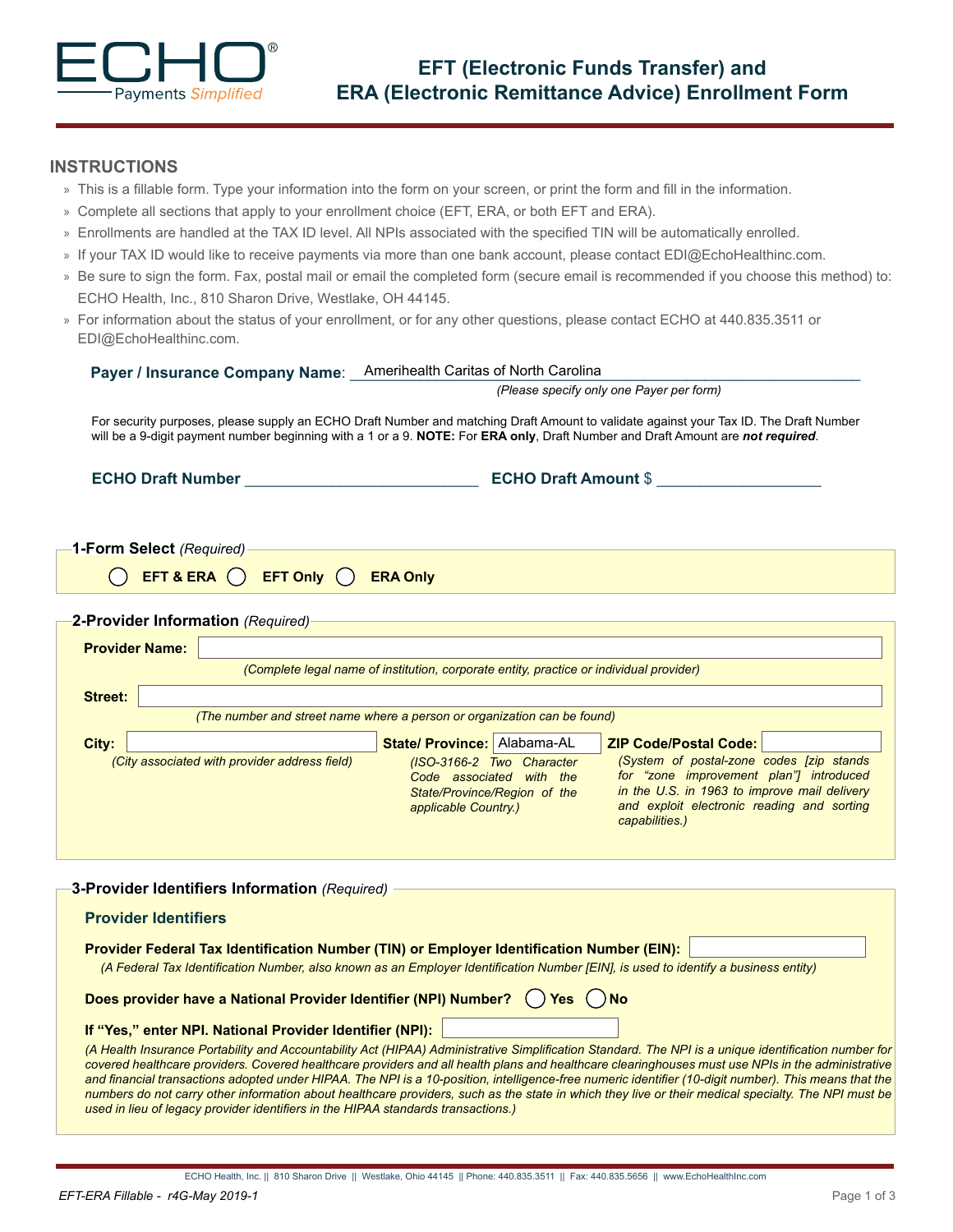|                                                                                                              | 4-Provider Contact Information (Required for EFT Only or for EFT & ERA "Form Select" choice)                                      |  |  |  |  |
|--------------------------------------------------------------------------------------------------------------|-----------------------------------------------------------------------------------------------------------------------------------|--|--|--|--|
| <b>Provider Contact Name:</b>                                                                                |                                                                                                                                   |  |  |  |  |
|                                                                                                              | (Name of contact in provider office for handling EFT issues)                                                                      |  |  |  |  |
|                                                                                                              |                                                                                                                                   |  |  |  |  |
| <b>Telephone Number:</b>                                                                                     | <b>E-mail Address:</b>                                                                                                            |  |  |  |  |
|                                                                                                              | (An electronic mail address at which the health plan might contact the provider)<br>(Associated with contact person)              |  |  |  |  |
|                                                                                                              |                                                                                                                                   |  |  |  |  |
|                                                                                                              |                                                                                                                                   |  |  |  |  |
|                                                                                                              | 4A-Provider Contact Information (Required for ERA Only or for EFT & ERA "Form Select choice)                                      |  |  |  |  |
| <b>Provider Contact Name:</b>                                                                                |                                                                                                                                   |  |  |  |  |
|                                                                                                              | (Name of contact in provider office for handling ERA issues)                                                                      |  |  |  |  |
| <b>Telephone Number:</b>                                                                                     | <b>E-mail Address:</b>                                                                                                            |  |  |  |  |
|                                                                                                              | (An electronic mail address at which the health plan might contact the provider)<br>(Associated with contact person)              |  |  |  |  |
|                                                                                                              |                                                                                                                                   |  |  |  |  |
|                                                                                                              |                                                                                                                                   |  |  |  |  |
|                                                                                                              | 5-Provider Agent Information (If Applicable and you selected EFT Only or EFT & ERA "Form Select" choice)                          |  |  |  |  |
| <b>Provider Agent Name:</b>                                                                                  |                                                                                                                                   |  |  |  |  |
|                                                                                                              | (Name of provider's authorized agent)                                                                                             |  |  |  |  |
| <b>Provider Agent Contact Name:</b>                                                                          |                                                                                                                                   |  |  |  |  |
|                                                                                                              | (Name of contact in agent office for handling EFT issues)                                                                         |  |  |  |  |
|                                                                                                              |                                                                                                                                   |  |  |  |  |
| <b>Telephone Number:</b>                                                                                     | <b>E-mail Address:</b>                                                                                                            |  |  |  |  |
| (Associated with contact person)                                                                             | (An electronic mail address at which the health plan might contact the provider)                                                  |  |  |  |  |
|                                                                                                              |                                                                                                                                   |  |  |  |  |
|                                                                                                              | 5A-Provider Agent Information (If Applicable and you selected ERA Only or EFT & ERA "Form Select" choice)                         |  |  |  |  |
| <b>Provider Agent Name:</b>                                                                                  |                                                                                                                                   |  |  |  |  |
|                                                                                                              | (Name of provider's authorized agent)                                                                                             |  |  |  |  |
| <b>Provider Agent Contact Name:</b>                                                                          |                                                                                                                                   |  |  |  |  |
|                                                                                                              | (Name of contact in agent office for handling ERA issues)                                                                         |  |  |  |  |
| <b>Telephone Number:</b>                                                                                     | <b>E-mail Address:</b>                                                                                                            |  |  |  |  |
| (Associated with contact person)                                                                             | (An electronic mail address at which the health plan might contact the provider agent)                                            |  |  |  |  |
|                                                                                                              |                                                                                                                                   |  |  |  |  |
|                                                                                                              |                                                                                                                                   |  |  |  |  |
|                                                                                                              | 6-Financial Institution Information (Required for EFT Only or for EFT & ERA "Form Select" choice)                                 |  |  |  |  |
|                                                                                                              |                                                                                                                                   |  |  |  |  |
| <b>Financial Institution Name:</b>                                                                           |                                                                                                                                   |  |  |  |  |
|                                                                                                              | (Official name of the provider's financial institution)                                                                           |  |  |  |  |
|                                                                                                              |                                                                                                                                   |  |  |  |  |
|                                                                                                              |                                                                                                                                   |  |  |  |  |
| <b>Financial Institution Routing Number:</b>                                                                 |                                                                                                                                   |  |  |  |  |
|                                                                                                              | (A 9-digit identifier of the financial institution where the provider maintains an account to which payments are to be deposited) |  |  |  |  |
|                                                                                                              |                                                                                                                                   |  |  |  |  |
|                                                                                                              |                                                                                                                                   |  |  |  |  |
| Type of Account at Financial Institution:                                                                    |                                                                                                                                   |  |  |  |  |
|                                                                                                              | (The type of account the provider will use to receive EFT payment, e.g., Checking, Saving)                                        |  |  |  |  |
|                                                                                                              |                                                                                                                                   |  |  |  |  |
|                                                                                                              |                                                                                                                                   |  |  |  |  |
| <b>Provider's Account Number with Financial Institution:</b>                                                 |                                                                                                                                   |  |  |  |  |
|                                                                                                              | (Provider's account number at the financial institution to which EFT payments are to be deposited)                                |  |  |  |  |
|                                                                                                              |                                                                                                                                   |  |  |  |  |
| Account Number Linkage to Provider Identifier. Select one option below.                                      |                                                                                                                                   |  |  |  |  |
| (Provider preference for grouping [bulking] claim payments - must match preference for v5010 X12 835 advice) |                                                                                                                                   |  |  |  |  |
| <b>Provider Tax Identification Number (TIN)</b><br><b>National Provider Identifier (NPI)</b>                 |                                                                                                                                   |  |  |  |  |
|                                                                                                              |                                                                                                                                   |  |  |  |  |